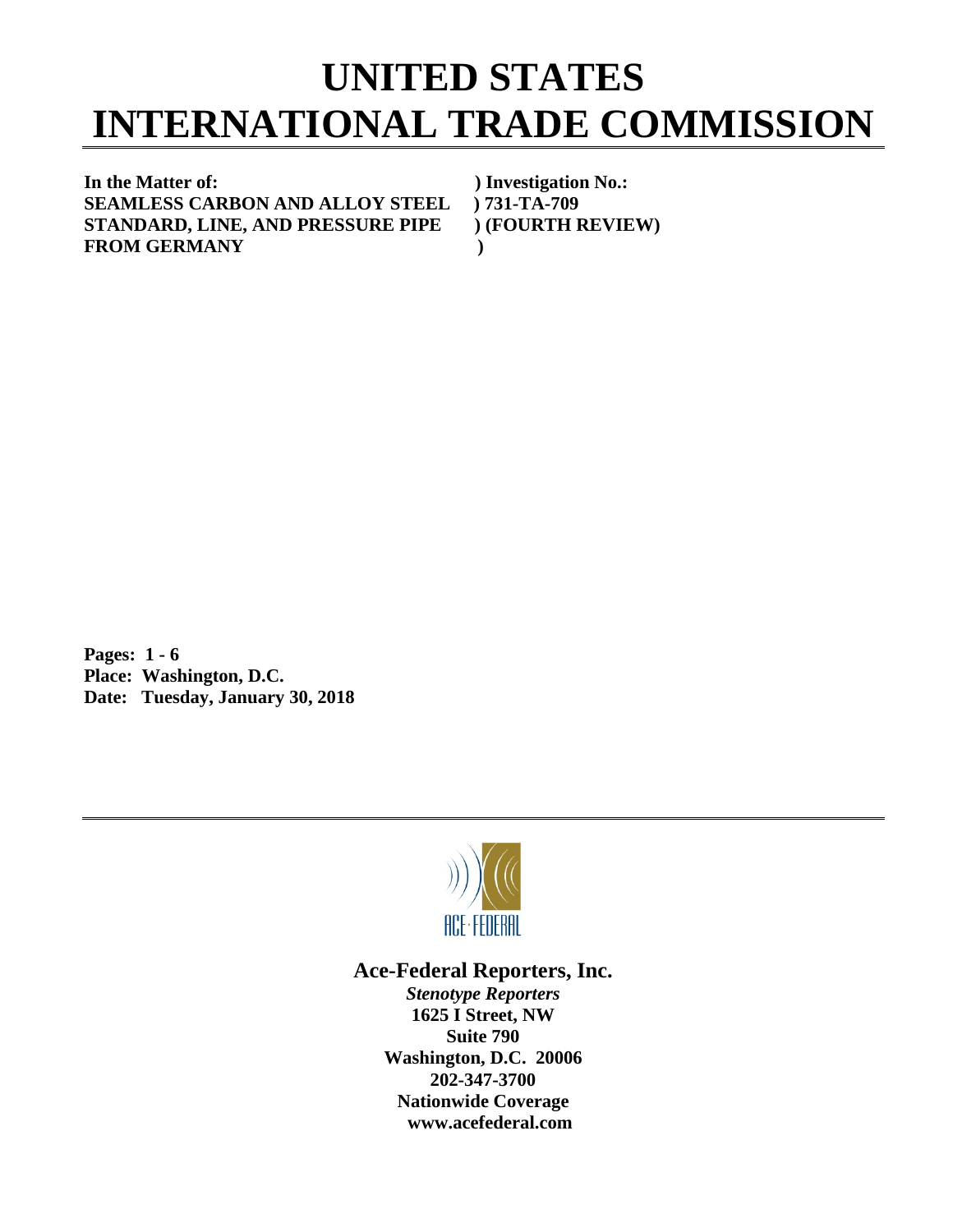1 THE UNITED STATES INTERNATIONAL TRADE COMMISSION 2 In the Matter of: ) Investigation No.: 3 SEAMLESS CARBON ) 731-TA-709 4 AND ALLOY STEEL ) (Fourth Review) 5 STANDARD, LINE, AND ) 6 PRESSURE PIPE FROM GERMANY ) 7 8 Tuesday, January 30, 2018 9 Courtroom A 10 U.S. International 11 Trade Commission 12 500 E Street, S.W. 13 Washington, D.C. 14 The meeting commenced, pursuant to notice, at 15 11:00 a.m., before the Commissioners of the United States 16 International Trade Commission, the Honorable David S. 17 Johanson, presiding. 18 APPEARANCES: 19 On behalf of the International Trade Commission: 20 Commissioners: 21 RHONDA K. SCHMIDTLEIN, CHAIRMAN (via telephone) 22 DAVID S. JOHANSON, VICE CHAIRMAN (presiding) 23 IRVING A. WILLIAMSON, COMMISSIONER 24 MEREDITH M. BROADBENT, COMMISSIONER (via 25 telephone)

Ace-Federal Reporters, Inc.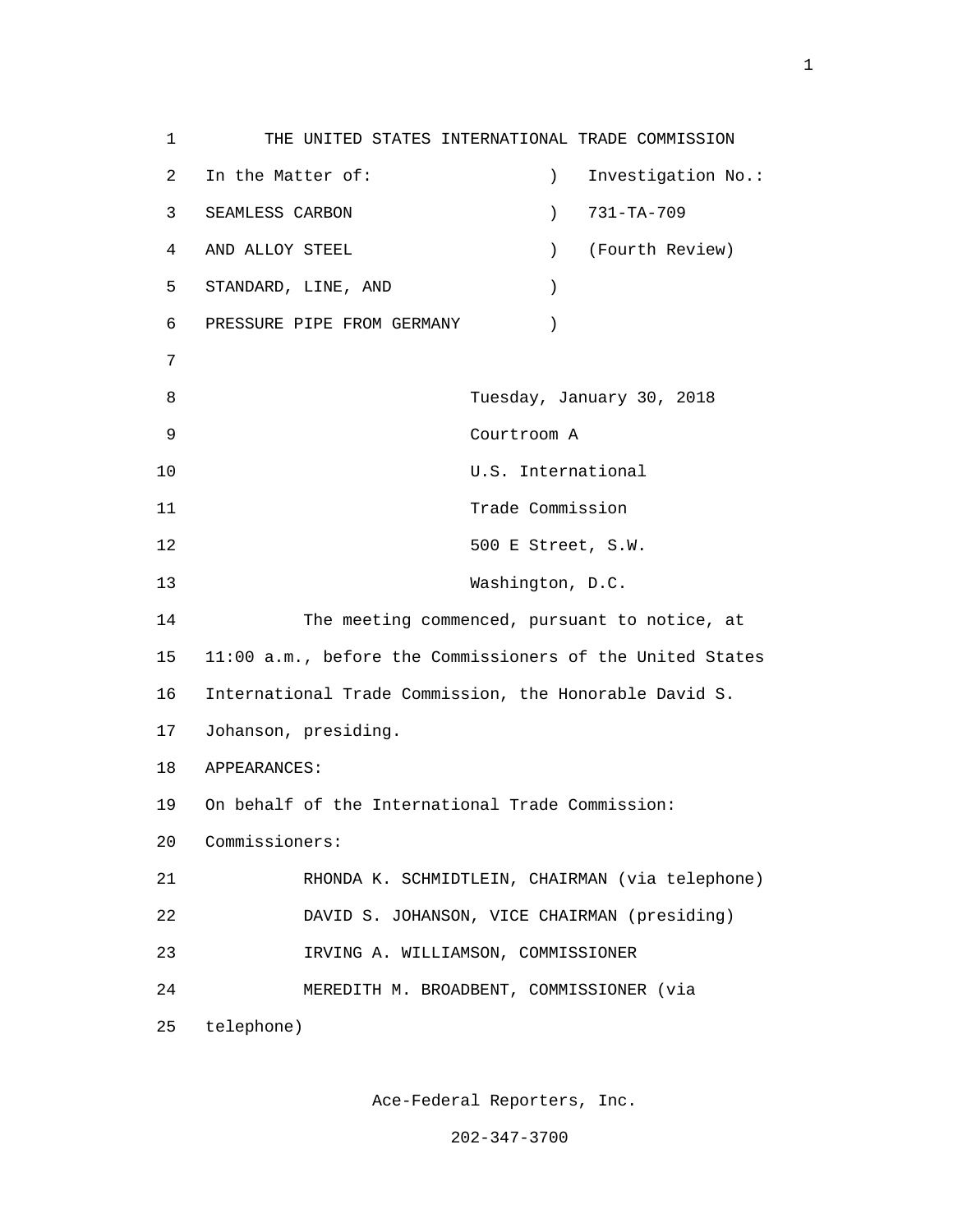1 APPEARANCES (Continued)

2 Staff:

 3 NATHANAEL COMLY, SUPERVISORY INVESTIGATOR 4 LAWRENCE JONES, INVESTIGATOR 5 LUKE TILLMAN, ATTORNEY/ADVISOR 6 MARK BRININSTOOL, INTERNATIONAL TRADE ANALYST 7 e a seu ann an 1882. Bha an 1892 an 1892 an 1892 an 1892 an 1892. Bha an 1892 an 1892 an 1892 an 1892 an 1892 9 10 WILLIAM R. BISHOP, SUPERVISORY HEARINGS AND 11 INFORMATION OFFICER 12 TYRELL BURCH, PROGRAM SUPPORT SPECIALIST 13 14 15 16 17 18 19 20 21 22 23 24 25

Ace-Federal Reporters, Inc.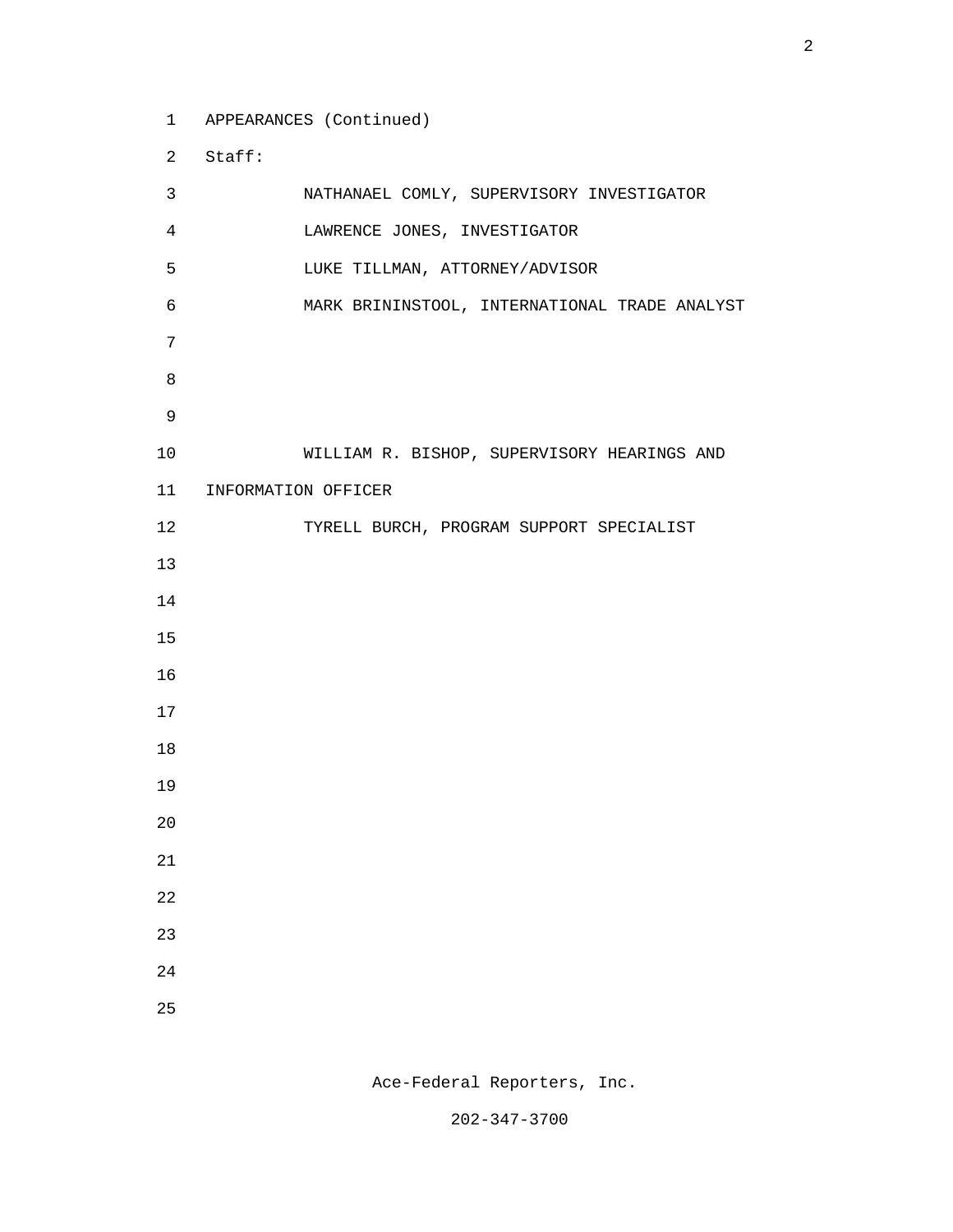| 1              | PROCEEDINGS                                                 |
|----------------|-------------------------------------------------------------|
| $\overline{2}$ | (11:00 a.m.)                                                |
| 3              | VICE CHAIRMAN JOHANSON: Good morning.<br>This               |
| 4              | meeting of the U.S. International Trade Commission will now |
| 5              | Welcome to Chairman Schmidtlein and<br>come to order.       |
| 6              | Commissioner Broadbent who are participating by telephone.  |
| 7              | Good morning.<br>CHAIRMAN SCHMIDTLEIN:                      |
| 8              | Good morning.<br>COMMISSIONER BROADBENT:                    |
| 9              | I understand that there<br>VICE CHAIRMAN JOHANSON:          |
| 10             | are no agendas for future meetings, minutes, ratification   |
| 11             | lists, or outstanding action jackets to consider.           |
| 12             | Next we turn to the vote in the Fourth Review               |
| 13             | phase of Investigation Number 731-TA-709, concerning        |
| 14             | imports of Seamless Carbon and Alloy Steel Standard, Line,  |
| 15             | and Pressure Pipe from Germany.                             |
| 16             | Welcome to Mr. Comly and the staff who                      |
| 17             | participated in this investigation. Are there any           |
| 18             | questions for the staff?                                    |
| 19             | (No response.)                                              |
| 20             | VICE CHAIRMAN JOHANSON: Are there any additions             |
| 21             | or corrections to the staff report?                         |
| 22             | Nate Comly, Office of<br>MR. CORKRAN:                       |
| 23             | Investigations, Vice Chairman Johanson, the report may be   |
| 24             | approved as it stands.                                      |
| 25             | Is there any objection<br>VICE CHAIRMAN JOHANSON:           |
|                |                                                             |

<u>3</u>

Ace-Federal Reporters, Inc.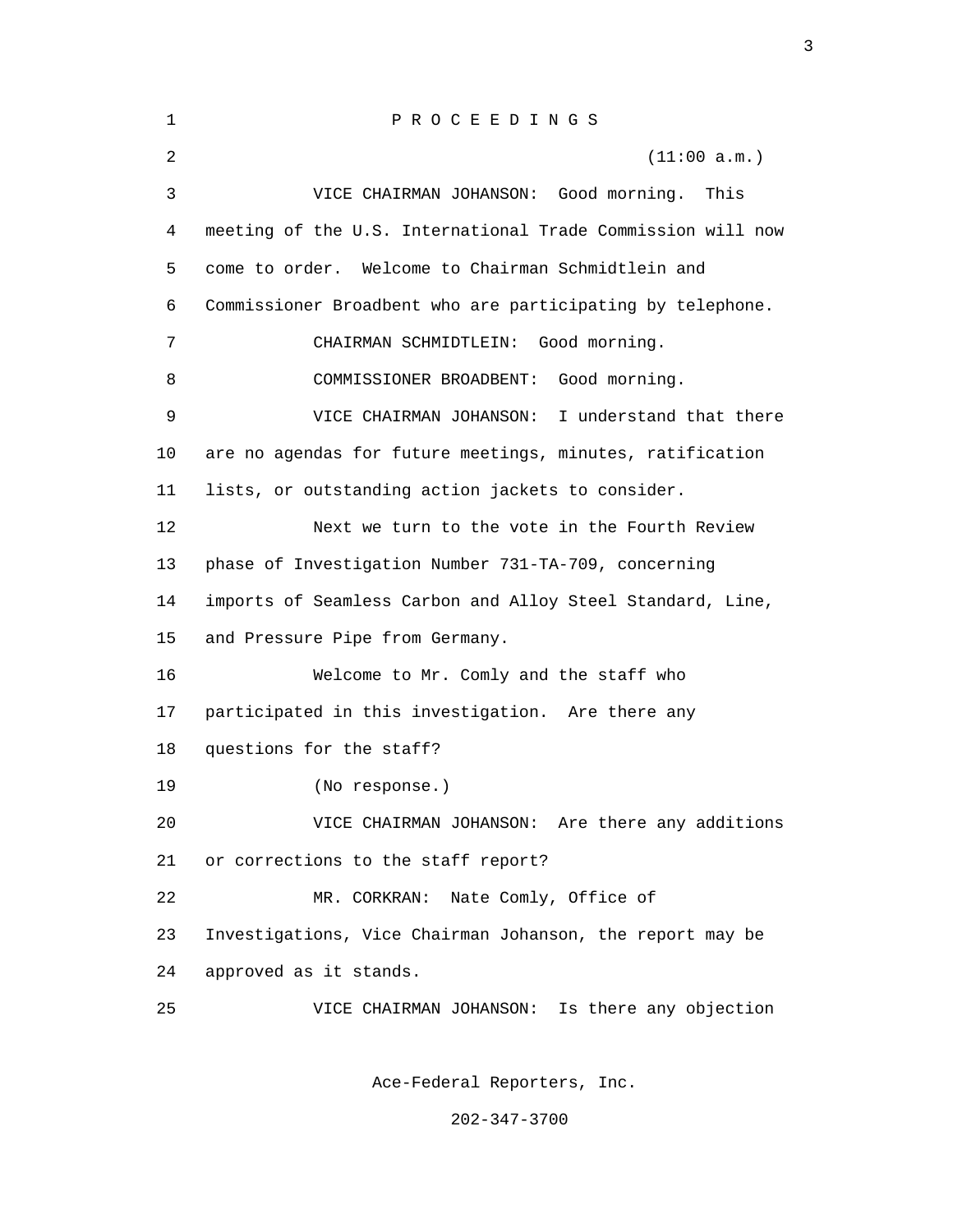1 to approval of the staff report?

 2 (No response.) 3 VICE CHAIRMAN JOHANSON: Hearing none, it is 4 approved. Mr. Secretary, will you please call the roll? 5 MR. BISHOP: Commissioner Broadbent? 6 COMMISSIONER BROADBENT: I vote in the 7 affirmative. 8 MR. BISHOP: Commissioner Schmidtlein? 9 COMMISSIONER SCHMIDTLEIN: I vote in the 10 affirmative. 11 MR. BISHOP: Commissioner Johanson? 12 COMMISSIONER JOHANSON: I vote in the 13 affirmative. 14 MR. BISHOP: Commissioner Williamson? 15 COMMISSIONER WILLIAMSON: I vote in the 16 affirmative. 17 MR. BISHOP: Mr. Chairman, the Commission has 18 reached an affirmative determination. 19 VICE CHAIRMAN JOHANSON: Thank you, Mr. 20 Secretary. Further information regarding this 21 determination will be in the press release. Views of the 22 Commission currently are scheduled to be completed and 23 filed by February 13, 2018. 24 Thank you again to all the staff who 25 participated in this investigation. Seeing that there is

Ace-Federal Reporters, Inc.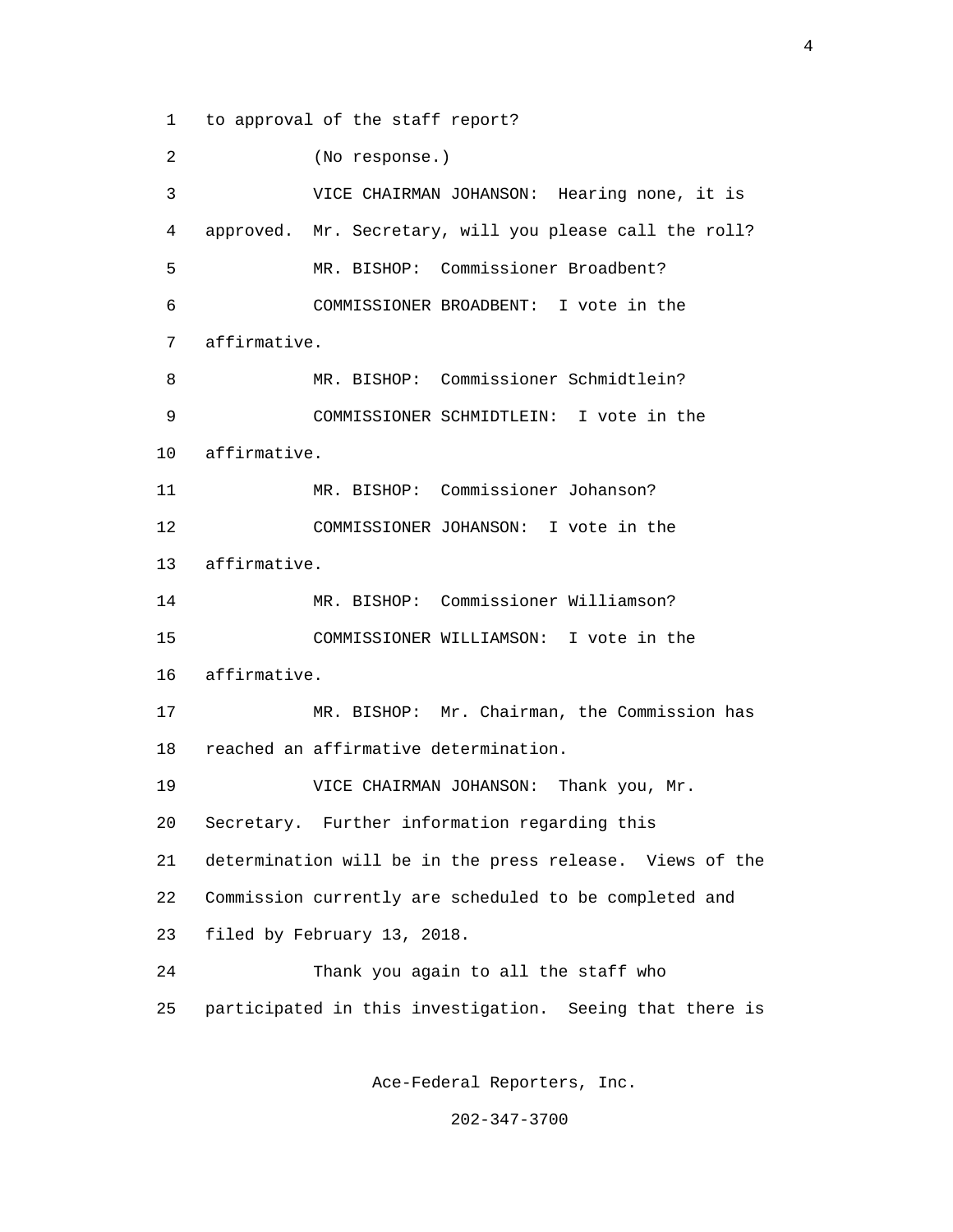| $1\,$            | no other business before the Commission, this meeting is |
|------------------|----------------------------------------------------------|
| $\overline{a}$   | adjourned.                                               |
| $\mathsf{3}$     | (Whereupon, the meeting was adjourned at 11:02 a.m.)     |
| $\overline{4}$   |                                                          |
| 5                |                                                          |
| $\epsilon$       |                                                          |
| $\boldsymbol{7}$ |                                                          |
| $\,8\,$          |                                                          |
| 9                |                                                          |
| $10\,$           |                                                          |
| $11\,$           |                                                          |
| $12\,$           |                                                          |
| $13\,$           |                                                          |
| $14\,$           |                                                          |
| 15               |                                                          |
| $16\,$           |                                                          |
| $17\,$           |                                                          |
| $18\,$           |                                                          |
| 19               |                                                          |
| $2\,0$           |                                                          |
| $21\,$           |                                                          |
| 22               |                                                          |
| 23               |                                                          |
| 24               |                                                          |
| 25               |                                                          |
|                  |                                                          |

Ace-Federal Reporters, Inc.